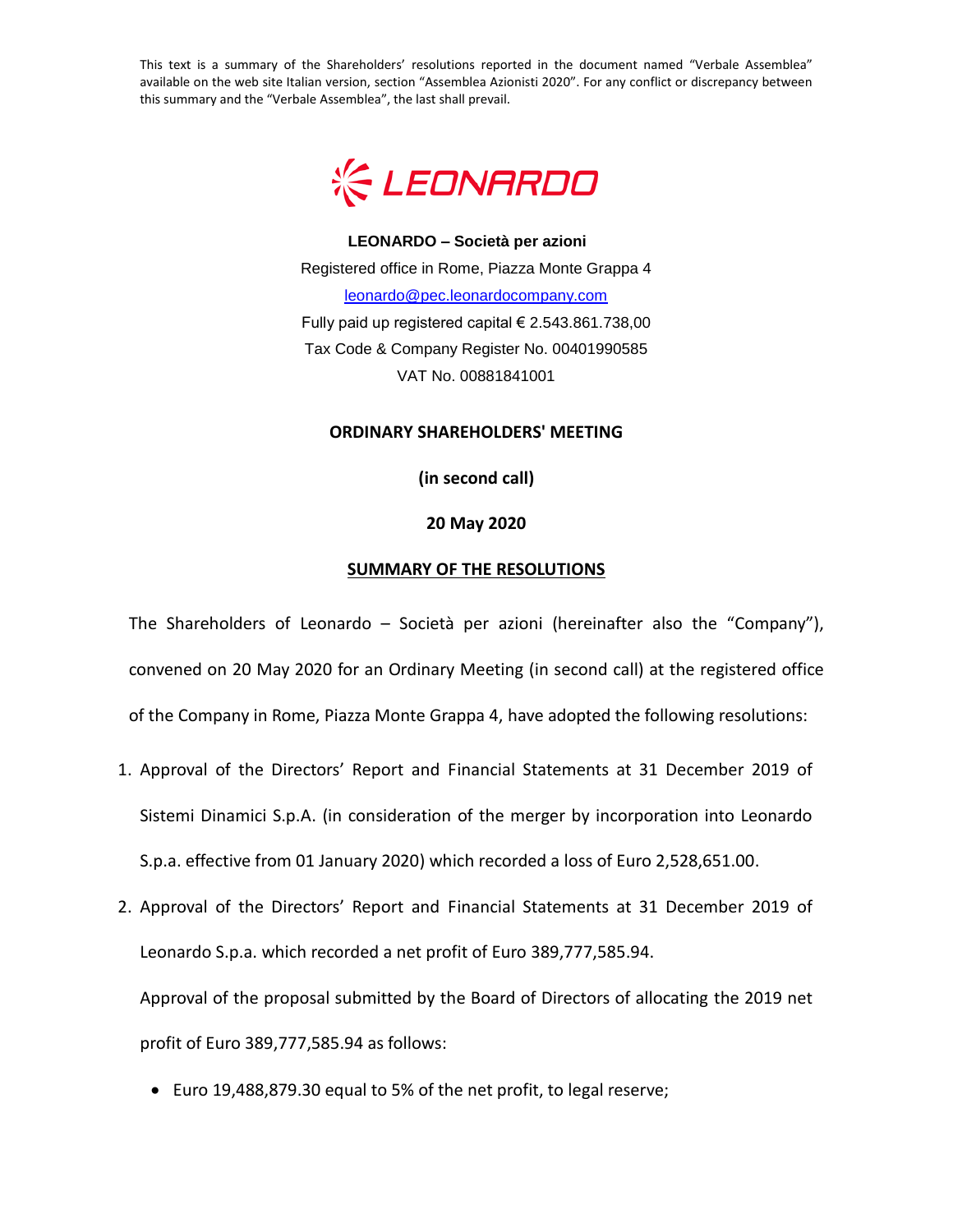

- Euro 0.14 as the dividend to be paid  $-$  before tax, if any  $-$  starting from 24 June 2020, with the ex-dividend date of coupon no. 11 falling on 22 June 2020 and the record date (i.e. the date in which shareholders are entitled to receive the dividend payment, pursuant to article 83-terdecies of Legislative Decree no. 58 of 24 February, 1998 and article 2.6.6, paragraph 2, of the Rules of the markets organised and managed by Borsa Italiana S.p.A.) falling on 23 June 2020; the foregoing is with reference to each ordinary share held and outstanding at the ex-dividend date, excluding own shares held in portfolio at that date, without prejudice to the regime of those actually assigned in the current financial year based on the incentive plans in force;
- the residual as retained earnings.
- 3. Approval of the proposal submitted by the Shareholder Ministry of Economy and Finance to set the number of the Directors at twelve.
- 4. Approval of the proposal submitted by the Shareholder Ministry of Economy and Finance to set the term of the office of the Board of Directors to three financial years, this term expiring on the date of the Shareholders' Meeting convened to approve the Financial Statements at 31 December 2022.
- 5. Appointment of the members of the Board of Directors as follows:

Luciano Carta<sup>1</sup> Alessandro Profumo<sup>1</sup> Carmine America<sup>1</sup> Pierfrancesco Barletta<sup>1</sup> Elena Comparato<sup>1</sup> Paola Giannetakis<sup>1</sup>

 $\overline{a}$ 

<sup>&</sup>lt;sup>1</sup> Selected from List No. 1 submitted by the Ministry of Economy and Finance holding approximately 30.204% of the share capital of Leonardo S.p.a.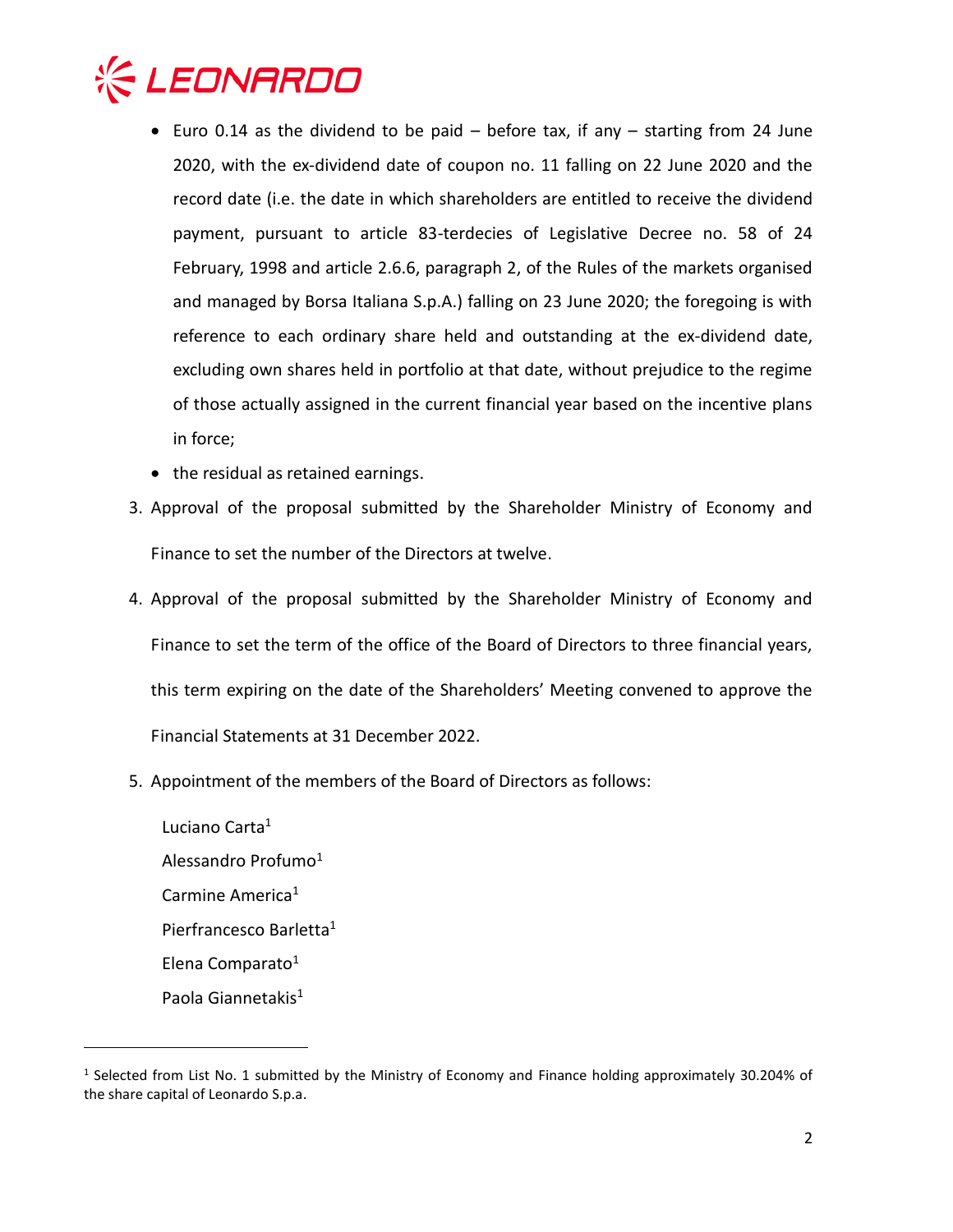

 $\overline{a}$ 

Federica Guidi<sup>1</sup> Maurizio Pinnarò<sup>1</sup> Dario Frigerio<sup>2</sup> Marina Rubini<sup>2</sup> Patrizia Michela Giangualano<sup>2</sup> Ferruccio Resta<sup>2</sup>

- 6. Approval of the proposal submitted by Shareholder Ministry of Economy and Finance to appoint Mr. Luciano Carta as Chairman of the Board of Directors.
- 7. Approval of the proposal submitted by the Shareholder Ministry of Economy and Finance to set the remuneration of the Directors as follows: Euro 90,000 before-tax per year to the Chairman and Euro 80,000 before-tax per year to each of the other Directors.
- 8. Approval, by binding resolution, of the first section of the "Report on the policy regarding remuneration and fees paid" which explains the corporate policy for the 2020 year regarding remuneration of the members of the Board of Directors, the General Managers and other Executives with Strategic Responsibilities and, without

<sup>&</sup>lt;sup>2</sup> Selected from List No. 2 submitted by a group of asset management companies and institutional investors holding approximately 1.350% of the share capital of Leonardo S.p.a.: Aberdeen Standard Investments fund manager of Reassure Limited; Amundi Asset Management SGR S.p.A. fund manager of: Amundi Dividendo Italia, Amundi Sviluppo Italia, Amundi Cedola 2021, Amundi Distribuzione Attiva, Seconda Pensione Bilanciata ESG, Seconda Pensione Sviluppo ESG, Seconda Pensione Espansione ESG; Arca Fondi SGR S.p.A. fund manager of: Arca Azioni Italia, Arca Economia Reale Bilanciato Italia 55; BancoPosta Fondi S.p.A. SGR fund manager of BancoPosta Azionario Euro; Eurizon Capital S.A. fund manager of Eurizon Fund comparti Italian Equity Opportunities, Equity Europe LTE, Equity Euro LTE; Eurizon Capital SGR S.p.A. fund manager of: Eurizon Progetto Italia 70, Eurizon PIR Italia Azioni, Eurizon Azioni Italia, Eurizon Progetto Italia 40; Fideuram Asset Management Ireland fund manager of Fonditalia Equiy Italy; Fideuram Investimenti SGR S.p.A. fund manager of: Fideuram Italia, Piano Azioni Italia, Piano Bilanciato Italia 30, Piano Bilanciato Italia 50; Interfund Sicav – Interfund Equity Italy; Generali Investments Luxembourg S.A. fund manager of: Generali Investments Sicav, GSmart PIR Evoluz Italia, GSmart PIR Valore Italia; Generali Investments Partners S.p.A. fund manager of: Generali Euro Actions, Alleanza Obbligazionario; Kairos Partners SGR S.p.A. as Management Company of Kairos International Sicav comparto Italia; Legal & General Assurance (Pensions Management) Limited; Mediolanum Gestione Fondi SGR S.p.A. fund manager of Mediolanum Flessibile Futuro Italia; Mediolanum International Funds Limited – Challenge Funds – Challenge Italian Equity.